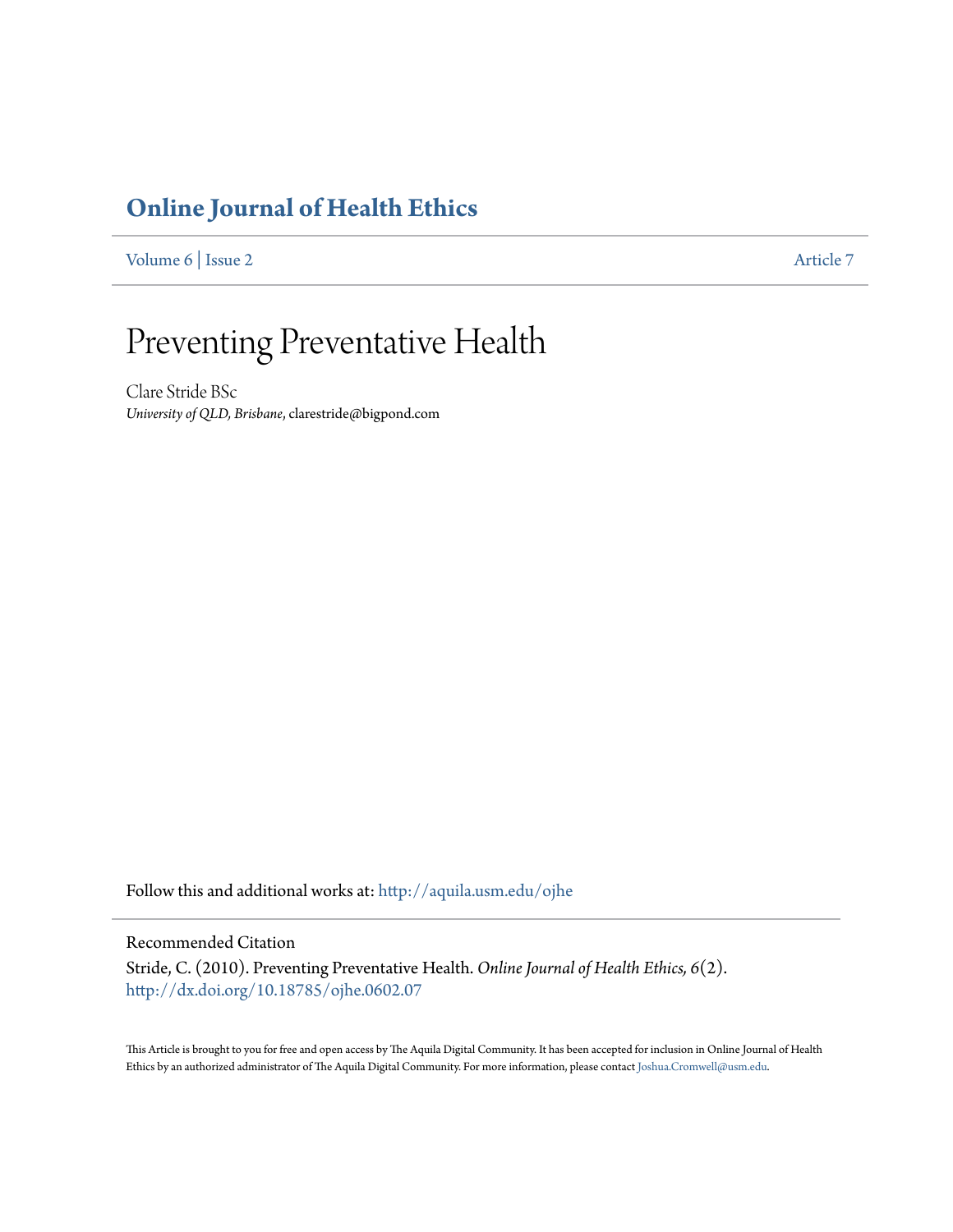## **Preventing Preventative Health**

Clare Stride BSc, Grad Dip Public Health Masters Student Health Promotion, University of QLD, Brisbane

#### **Abstract**

With the Earth's human population estimated to exceed 10 billion by 2050, the now globalised community has some serious discussions involving the upcoming, necessary transition to sustainable habitation and preventative healthcare. This paper examines the social and economic structures preventing this transition at individual, national and multinational levels and their responsibilities to public health. Greater responsibility for ones individual health and consumption is essential and should be supported and encouraged by national governance that in turn has a responsibility to provide the environment in which healthy sustainable lifestyles are achievable and affordable. Multi-national corporations must also accept their responsibilities to public health and cease profiting from environmental destruction, inequity and suffering. There are many levels at which preventative health is prevented from being implemented, all of which must be acknowledged honestly and tackled simultaneously for a healthy sustainable future.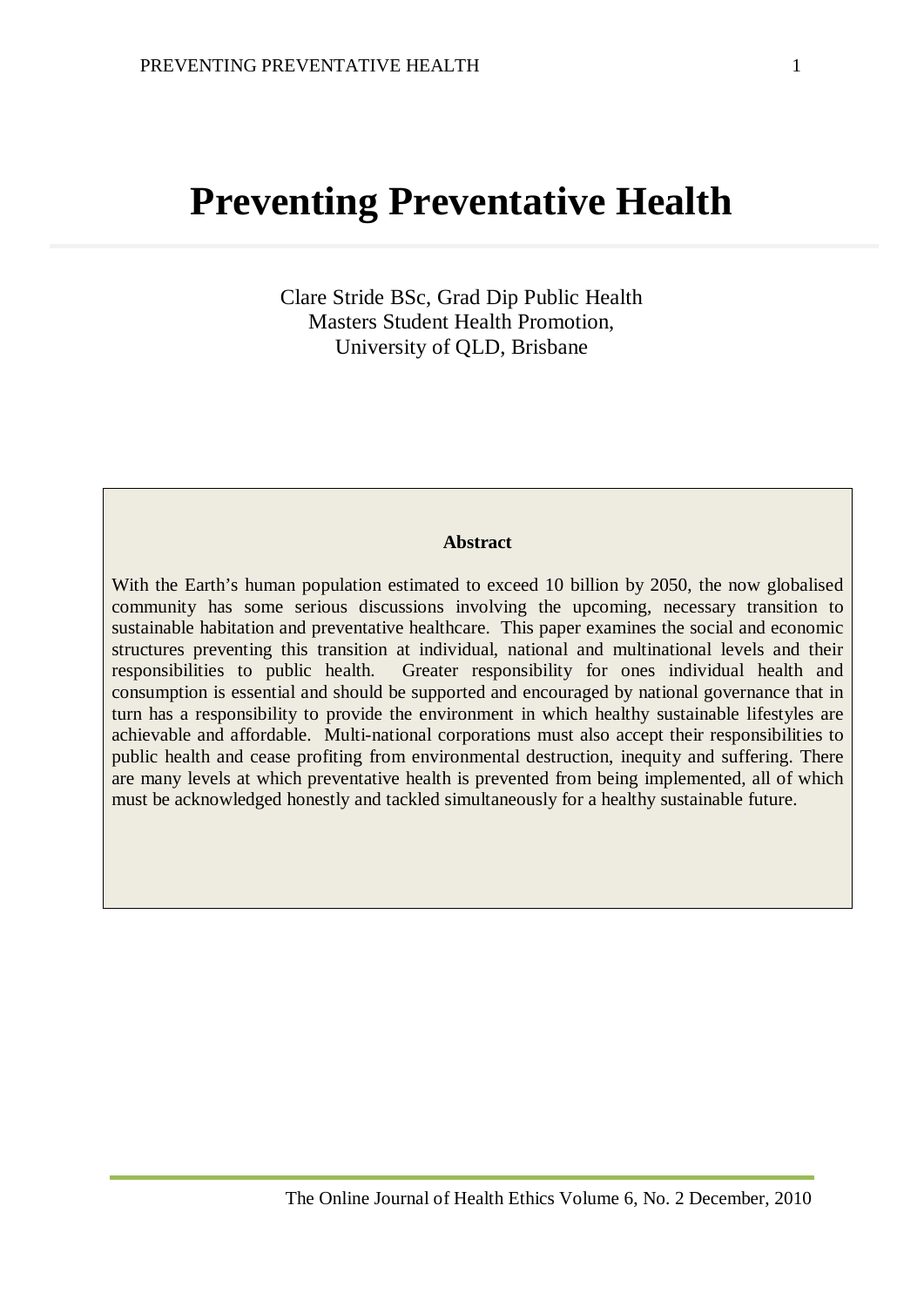#### **Preventing Preventative Health**

Academic articles, books and even occasional political speeches on the unsustainability of the current growth-dependant economic model and its rampant consumerism, health risks and environmental destruction are increasingly common. Questioning exponential growth and its wisdom (or lack thereof) is no longer the realm of hippies and greenies; it is a simple scientific fact that growth cannot occur unabated in a finite system. Although there are inspiring individuals making a huge difference and some successful sustainability programs at community levels; national and global governance and corporations are yet to seriously take responsibility for the unhealthy, unsustainable habitation crisis we currently face and are hindering the promotion of preventative health. Further exponential population growth without a fundamental shift towards ethical, equitable global systems and preventative health for the planet as a whole is simply going to be catastrophic for vast numbers of the world's populations and the planet itself.

#### **The Unsustainable Global Situation**

The United Nations (UN) estimates the 2050 global population will be between 7.8 and 10.8 billion, 80% of whom will live in developing countries. The health and growth of the population is both interlinked and interdependent upon economic systems and regulations, climate change, resource limits, environmental degradation and poverty (Hanlon, Carlisle, Reilly, Lyon, & Hannah, 2010). We are failing to provide basic health necessities to many of the current 6.5 billion people and are yet to feel the full brunt of these challenges to health. Regardless of the programs and policies being implemented in communities across the globe, providing basic health necessities for an extra 4 billion in the next 40 years is clearly not possible under the current global paradigm of growth-based prosperity for the minority.

Many believed that last year's economic crisis was a great opportunity for fundamental change and there have been greater economic regulations put in place recently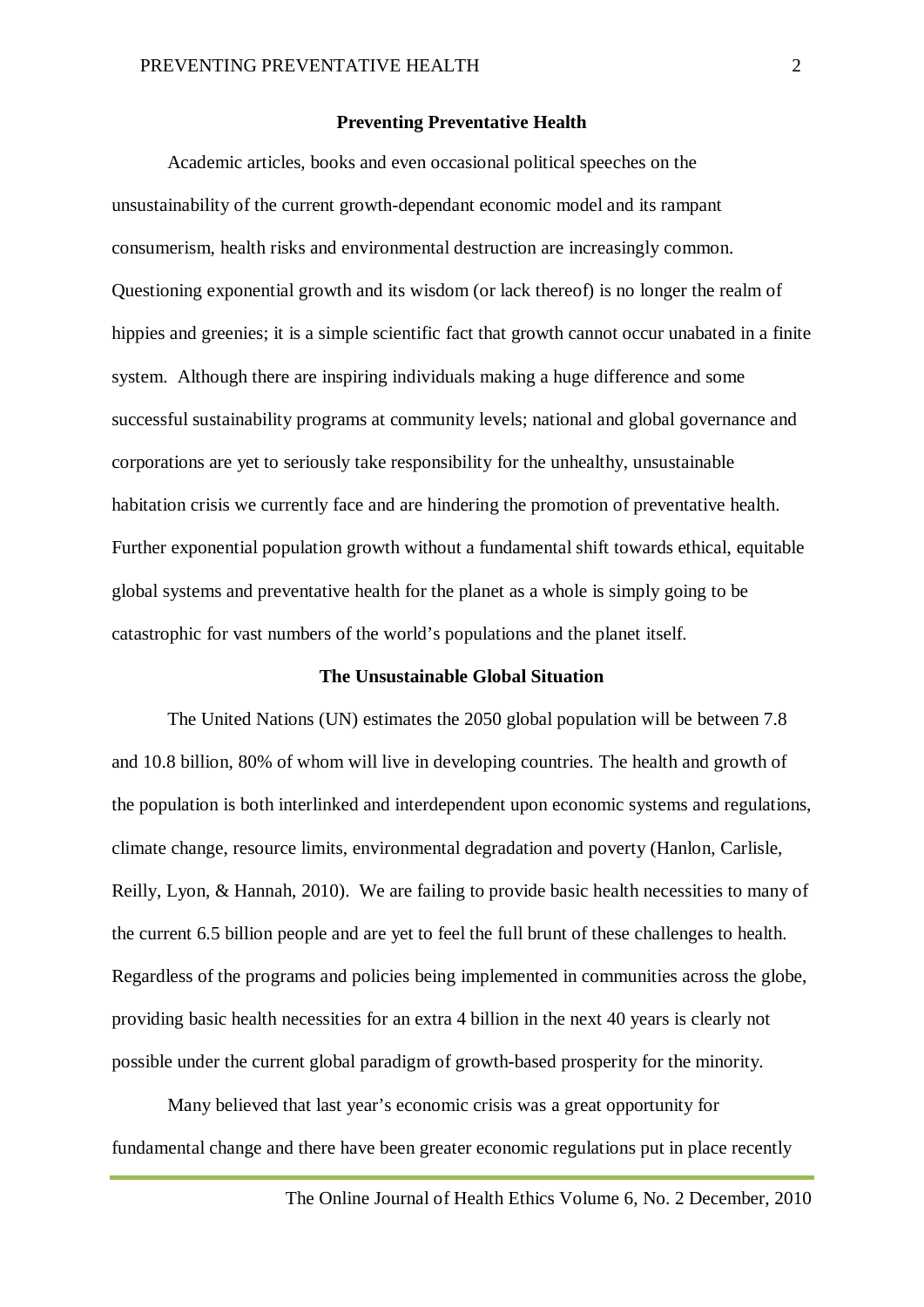across Europe and the United States of America, reining in some of the power of the banking sector (Paletta, 2010). However, no real change towards a more equitable distribution of the worlds finances, health care and resources or an economic system that supports this has been proposed. There is almost universal acceptance that global health care systems must now focus on preventative health and the reduction of chronic diseases (Armstrong, Gillespie, Ledder, Rubin, & Russell, 2007). There is now also (amongst increasing numbers) an acceptance that the current global growth-dependant economic model is outdated, unstable and hindering the transformation to sustainability, equity and preventative health. Thankfully an economically, socially and environmentally sustainable society is a healthy society (Griffiths, 2006) and these interrelated components of human habitation can and must be tackled together in a holistic manner with all stakeholders accepting their responsibility.

#### **Individual Responsibilities**

There are increasing calls for individual responsibility for health. Many Australians were outraged this year at a government loan being approved to cover a second liver transplant for a heroin addict (Sonti, 2010), yet most fail to see the similarity to eating themselves into the dialysis ward. A huge change in attitude towards nutrition, exercise, and lifestyle and resource consumption is required of every individual fortunate enough to have access to consumables. Education is paramount. The facts must be made clear; health systems cannot possibly provide current standards of care for the predicted 50% increase in deaths globally over the next ten years from diabetes alone, let alone from other increasing chronic diseases (Commission on Social Determinants of Health, 2008). Health behaviours will impact on an individual's future health and medical expenses. An article in the *Medical Journal of Australia* back in 1999 actually proposed that self-control of one's own weight could be described as a form of bioethics (Burry, 1999).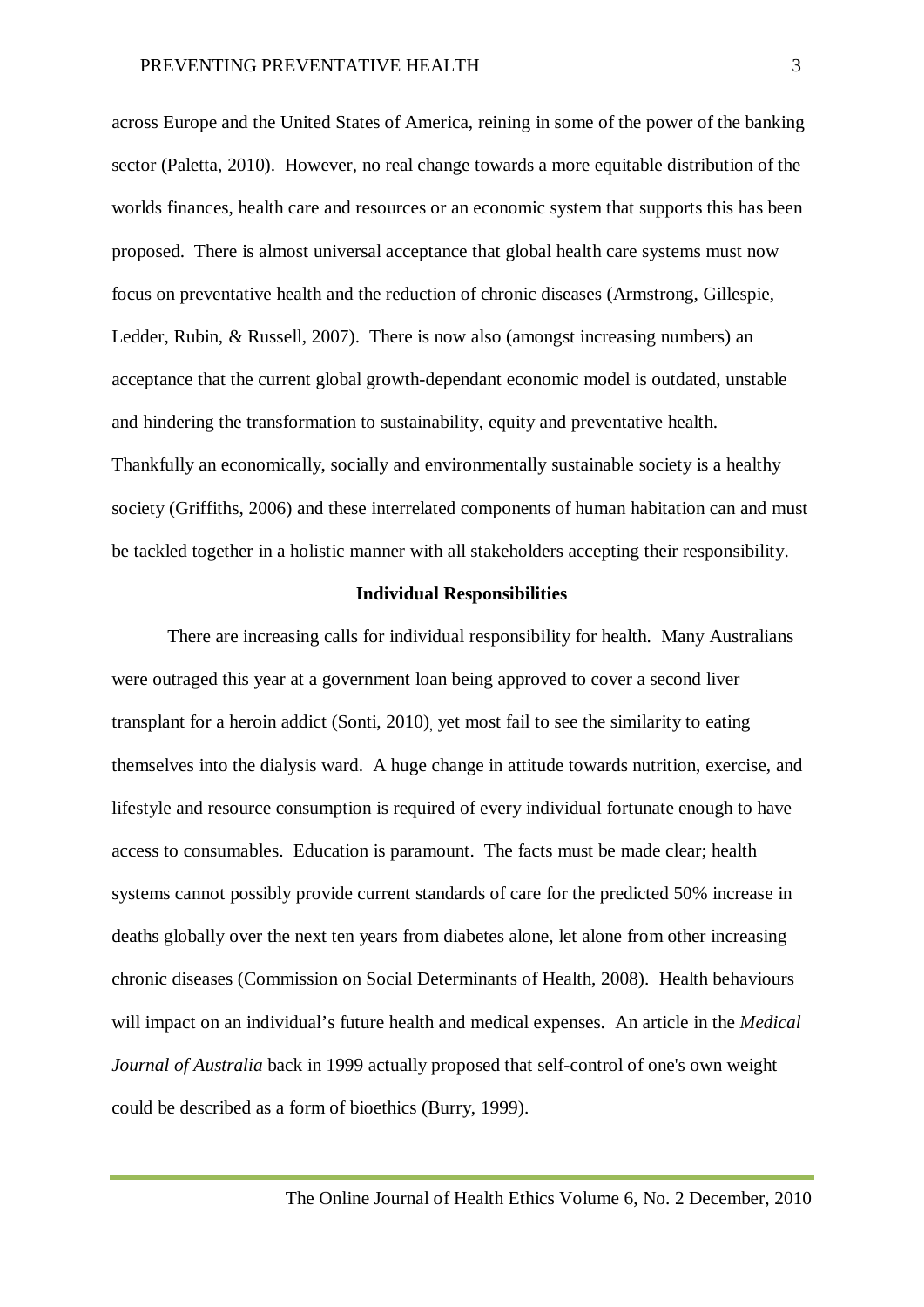Getting off the consumer treadmill to prevent chronic disease is, however, far easier said than done, especially in low socio-economic status groups where levels of unhealthy behaviours are higher (Dunn, 2010). Individuals must receive greater support in changing unhealthy behaviours such as sedentary lifestyles, alcohol, cigarette, sugar and fat consumption. Good prevention does work. Fifty years ago, three-quarters of Australian men smoked; now, less than one-fifth of men smoke. Road trauma deaths in Australia have reduced by 80% since 1970 due to sustained and systematic national and state programs (Moodie, 2008). The same can be done with the obesity; mental illness and chronic disease epidemics by focussing on prevention at this individual level from an early age.

Low activity levels in childhood result in the development of a self perpetuating vicious circle of obesity and physical inactivity in young adulthood (Pietiläinen, et al., 2008). Programs such as active after school exercise and specialised child community health teams are focussing on adolescent activity levels across Australia. Similar programs are happening in urban settings around the globe. The Stephanie Alexander Kitchen Garden Foundation is trialling a new program in primary schools teaching agricultural and nutritional literacy from 5 years old (Alexander, 2010). The transition town and slow food movements have spread rapidly and globally. Michael Pollan's simply termed nutrition book, *In Defence of Food* in which he advises to "eat food, not too much, mostly plants" became a worldwide best seller (Wiese, 2008). Individuals are making a difference and breaking these vicious cycles on their own and through writing and establishing small groups and organisations.

#### **National Responsibilities**

However, the constant bombardment of consumer advertising and mixed messages from governance does little to encourage the individual's good intentions or the success of lifestyle programs, preventative health and consumption reduction. Further, there are environmental influences that are well beyond an individual family's ability to modify,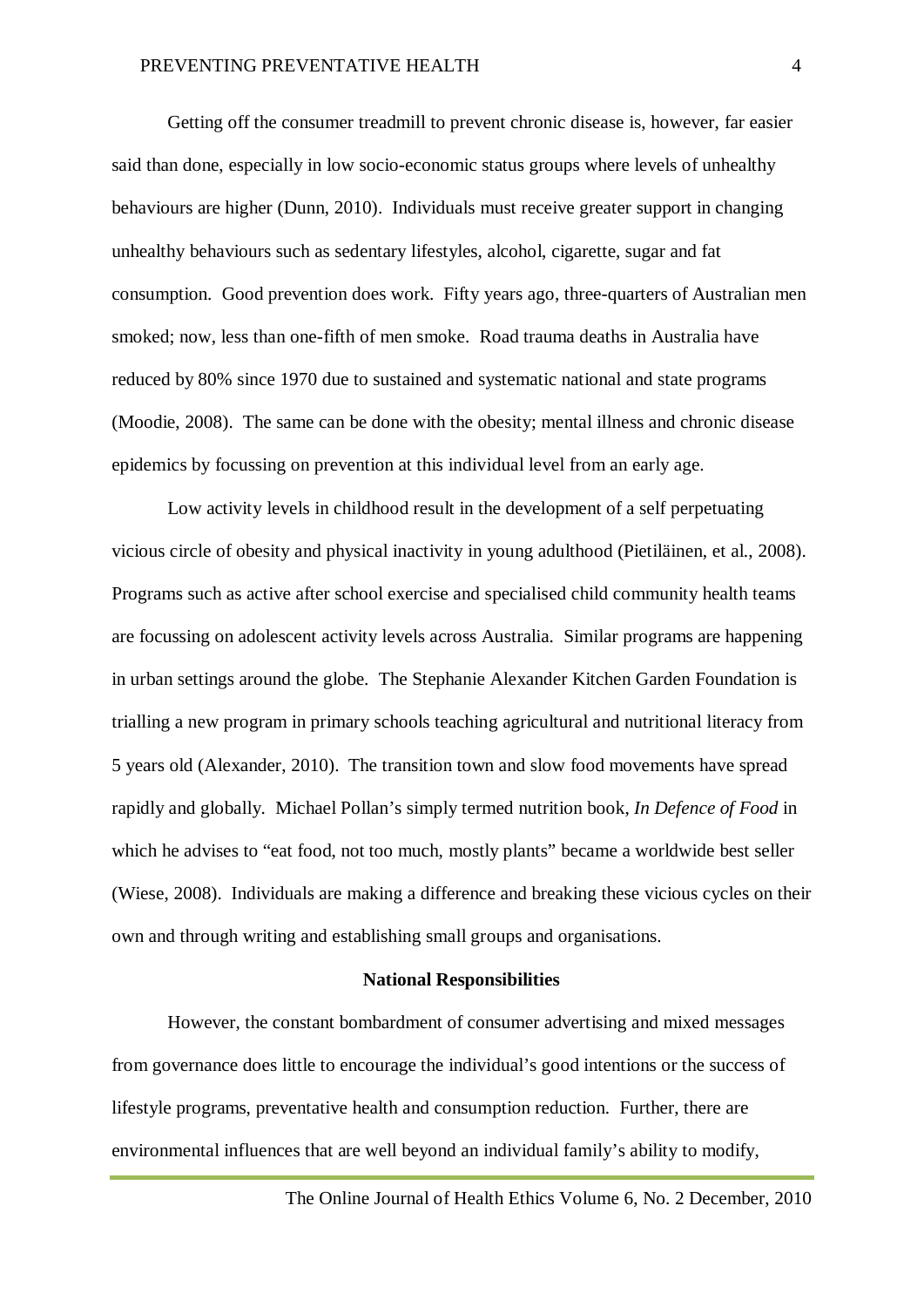including the regulation of marketing of unhealthy food choices for children and provision of safe, cheap and accessible public transport. Individuals have little say in urban planning initiatives that give priority to pedestrian-friendly environments and green spaces. Public consultation efforts tend to involve non-genuine engagement and ineffective feedback systems. Encouraging the social and providing the structural environment in which such lifestyle changes are possible has to be the responsibility of governance.

Research shows that not only does the percentage of green space in people's living environment have a positive association with the perceived general health of residents (Maas, Verhei, Groenewegen, Sjerp de Vries, & Spreeuwenberg, 2006), but is also negatively associated with disease specific morbidity rates (Maas, Verheij, Sjerp de Vries, Spreeuwenberg, & Schellevis, 2009). A 2009 Dutch study found the relation was strongest for anxiety disorder and depression. The relation was also strong for children and people with a lower socioeconomic status (Maas, Verheij, Sjerp de Vries, Spreeuwenberg, & Schellevis, 2009). With The UN Population Division predicting that nearly two thirds of the world's populations will live in urban areas within the next 30 years (Maas, Verhei, Groenewegen, Sjerp de Vries, & Spreeuwenberg, 2006), the development of urban green space must be allocated a central position in national planning policy. This would have the double benefit of providing community garden space for local food production and nutritional literacy education.

Regulating the marketing and availability of unhealthy food is another step for which national governance should take greater responsibility. The higher tax on cigarettes recently passed in Australia will assist in continuing to reduce smoking prevalence but it is time that we follow the examples being set in Europe where Norway has a tax on sugar and chocolate and Denmark and Austria have banned trans fats. Romania's health ministry is struggling with more than half its 22 million citizens overweight and is proposing a world first fast food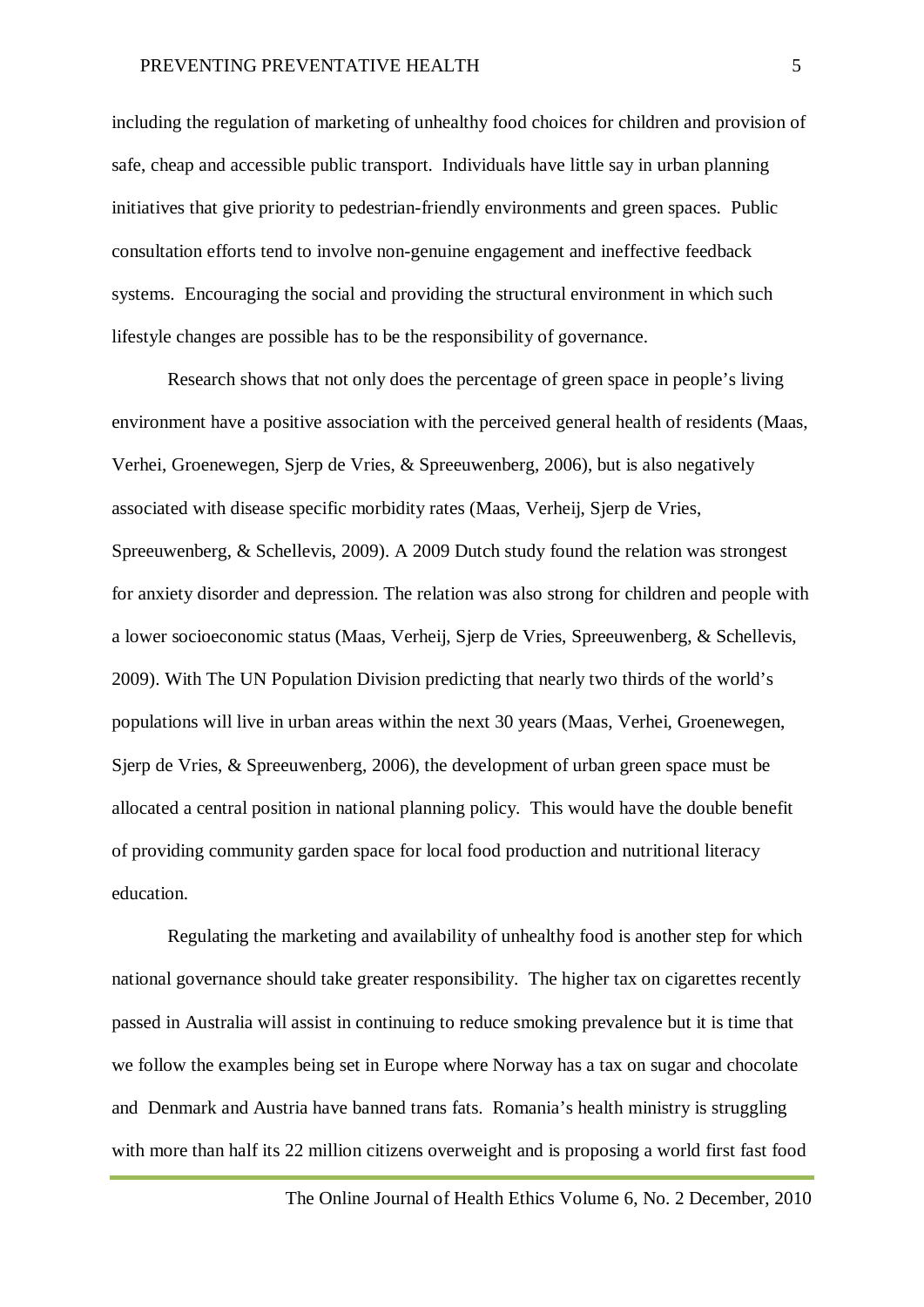tax on hamburgers, chips, fizzy drinks and other fast foods with high sugar and fat content Holt, 2010).Commercials for fast food are banned at certain times of the day in Britain, Norway and Sweden. Both alcohol and unhealthy foods should be labelled with consumption risk, the same as cigarettes.

These are all measures that have to be looked at for their applicability across the globe and many have already been suggested by the Australian national preventative health taskforce which was established in 2008 (Moodie, 2008). Revenue raised through additional unhealthy consumption taxes can be channelled not just into nutritional literacy education but into subsidies for sustainably grown fruit and vegetables. Healthy food is expensive, fresh organic produce, humanely reared meat, seeds, nuts and whole grains cost far more to produce than production chain burgers and have a shorter shelf life. A study in the USA last year discovered what they called the "obesity-hunger paradox" in which areas where hunger is most reported also have the highest rates of obesity (Dolnick, 2010). The picture of global malnutrition now is not just the African child with a distended belly but also includes the obese population unable or unwilling to access affordable fresh produce. It is within the capability of governments to ensure accessibility of healthy foods and to regulate the food industry to support local sustainable agriculture instead of multi-nationals. National governance should be assisting individuals in breaking out of unhealthy, unsustainable western lifestyles, not encouraging them.

#### **International and Multi-National Organisation Responsibilities**

There are barriers to national governing bodies taking a stand on these issues, however. Not only can they be accused of creating nanny states, (which is a huge ethical quagmire) but there are international agreements that actually define many efforts made at reducing the consumption of unhealthy products as a hindrance to trade. There is another level at which responsibility for preventative health lies and it is the most controversial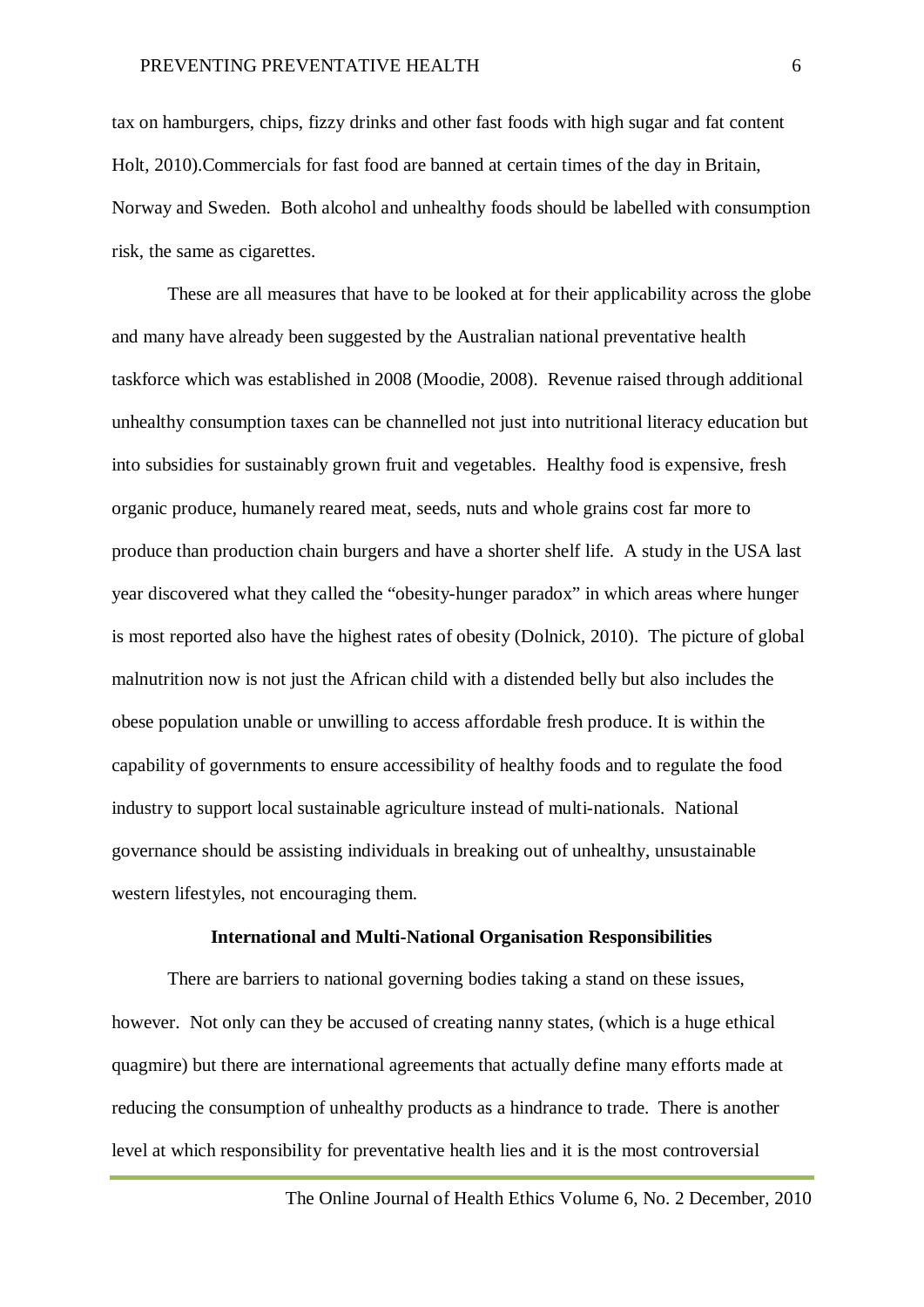because it is the level at which all the money is made. Multibillion dollar international pharmaceutical, tobacco, alcohol and junk food corporations will also have to participate in the transition to healthy sustainability, instead of profiting from the consumer treadmill.

There are currently several international trade agreements that put business over health, for example; the agreement on trade related aspects of intellectual property (TRIPS) which protects patents and copyrights and prevents developing countries making many of their own pharmaceutical drugs (Stiglitz, 2006). The agreement on technical barriers to trade protects companies' rights to trade in and advertise substances with safety issues such as tobacco, food preservatives and alcohol (Shaffer, Waitzkin, Brenner, & Jasso-Aguilar, 2005). Trade tribunals without expertise in health can decree that laws and regulations that protect health are unnecessary barriers to trade. These legal agreements produce profound flow on effects in public health across the world, hindering many governments 'ability to protect the health of their people'.

These international agreements have resulted in clearly unethical public health issues such as the US beef industry successfully overturning the EU ban on meat treated with artificial hormones (Shaffer, Waitzkin, Brenner, & Jasso-Aguilar, 2005). Ninety-six percent of pharmaceutical research and development occurs in just 4 western countries (Rao & Ghauri, 2009), 90% of which is directed at chronic western diseases for which there is the most profit potential. This is not promoting innovation in technology as claimed but largely ignoring the greatest burden of disease which is suffered in developing countries where communicable diseases desperately need greater research (Smith, Correa, & Oh, 2009). There is a fundamental conflict here between these companies' objective to maximise shareholder wealth and a national government's objective to maximize the welfare of its citizens that needs to be acknowledged (Rao & Ghauri, 2009). Reform under the current paradigm is not going to cut it, the WHO stated in their 2008 commission report that business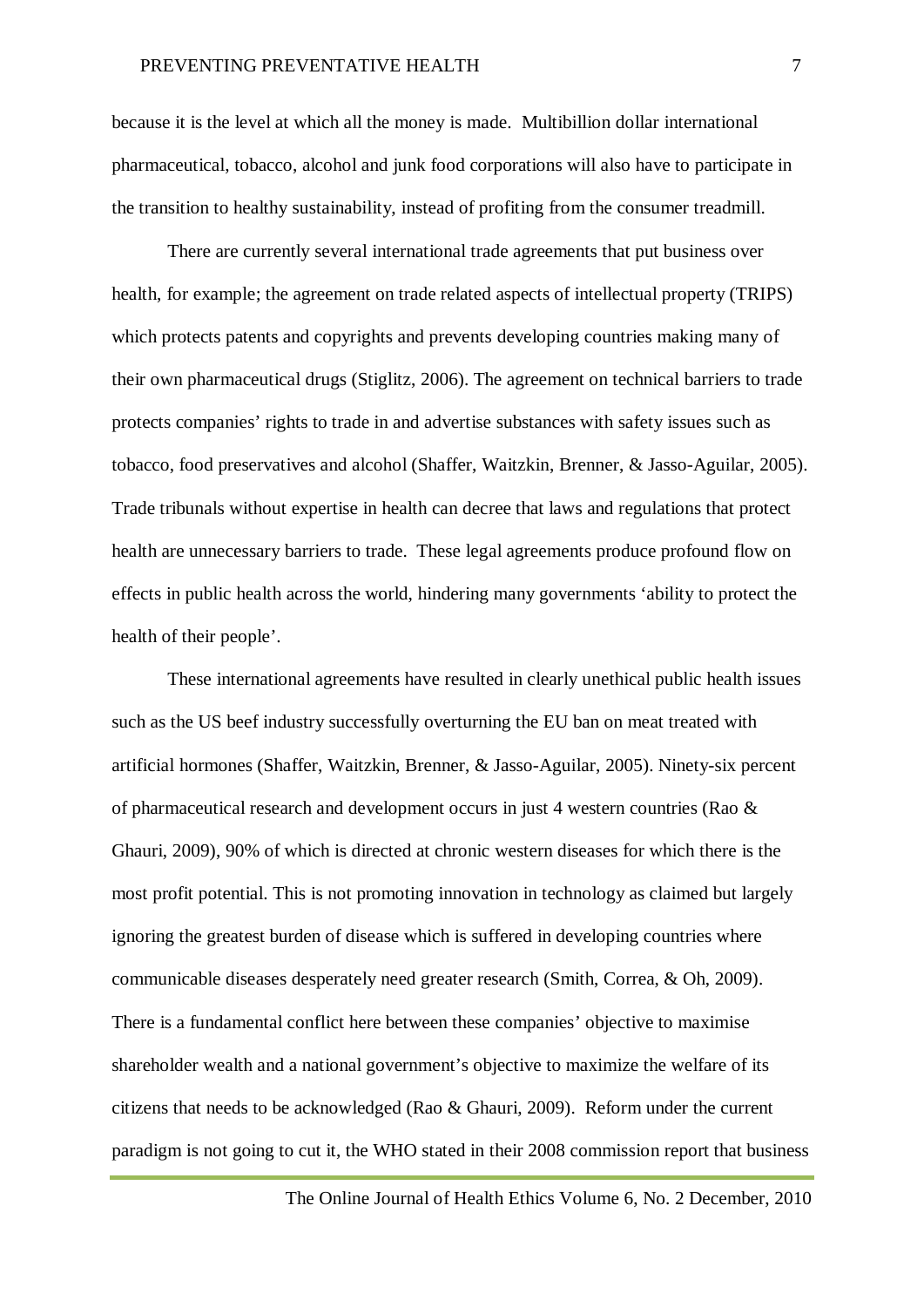as usual is increasingly unfeasible (CSDH, 2008). Changes will have to be made at international trade agreement level to ensure governments can adequately educate their citizens about health risks associated with consumption of certain products and to cover their resulting health costs.

#### **Trade Equity and Global Priorities**

There has been some success in moving towards greater trade equity in recent years (Shaffer, Waitzkin, Brenner, & Jasso-Aguilar, 2005). Coordinated international efforts to expand the availability of antiretroviral medications in Africa despite TRIPS restrictions led to the 2001 DOHA declaration. It stated that TRIPS should not prevent nations dealing with public health crisis (Stiglitz, 2006). Such flexibilities have proved difficult for developing countries to access and can be over-ridden by free trade agreements but they are a step in the right direction (Smith, Correa, & Oh, 2009). India managed to successfully oppose a 2009 patent application filed by Novatis for a drug almost identical to its previously patented drug. This process, known as 'ever-greening' effectively extends the length of the patent, increasing the time a country has to wait to produce a generic version. India also has local generic firms developing their own drugs and even forging collaborations with the developed-country pharmaceutical companies (Rao & Ghauri, 2009). Brazil and Thailand now have substantial capacity to produce generic drugs as well (Smith, Correa, & Oh, 2009).

Victory, for people and developing countries, though few and far between at this international trade level sets a precedent for separating health from big business and enabling a change in the world's priorities. Global priorities currently leave a lot to be desired and are fuelled by celebrity culture and the status associated with personal appearance and possessions. Europe spends US\$2 billion more on ice-cream each year than it would cost to provide water and sanitation to every person on the planet (Shah, 2010). Upgrading the world's slums to a habitable standard with essential services looks fairly daunting at an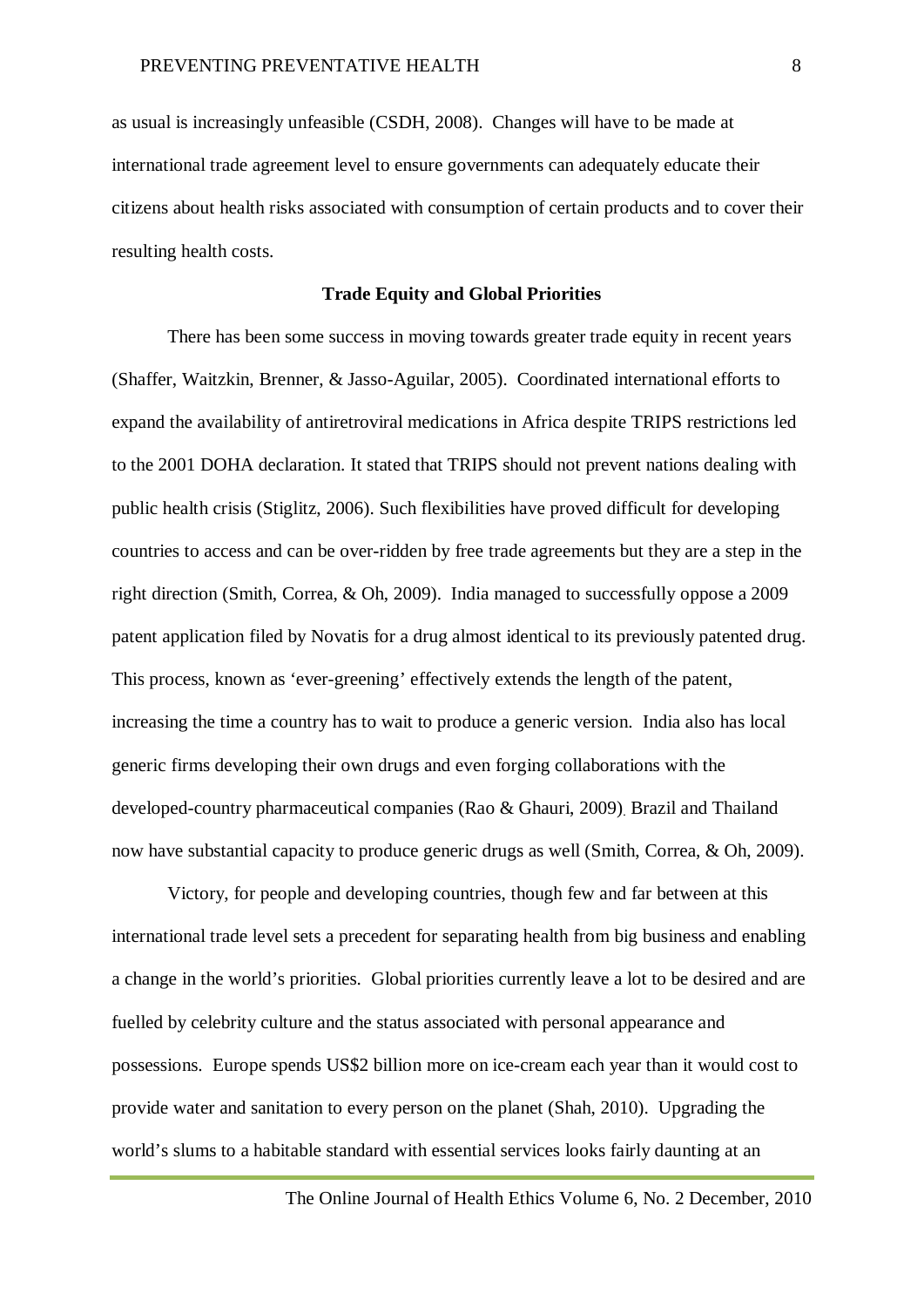estimated US\$100 billion until one compares it to the US\$5 trillion forked out to cover the financial mismanagement by the banks that resulted in the 2009 global financial crisis (Marmot & Bell, 2009).

Discussions regarding the health issues and inequities that stem from the current growth based economy and its dysfunctional priorities and trade practices are urgently required. Former Prime Minister Rudd's proposal to ban all brand advertising on cigarette packets (if upheld) and the current move towards policy around junk foods in Europe should bring to the fore trade agreements protecting multi-national fast food, alcohol and tobacco companies. Until there are international regulations that allow public health to be completely integrated with sustainable development at the global level, programs and policy will have limited success with national and individual focussed preventative health programs.

#### **From Emergency Health to Preventative Health**

Individuals certainly need to take on more responsibility but when so many cannot see any realistic, affordable alternative lifestyle options, unhealthy behaviours especially in low socioeconomic groups and developing countries will continue to burden global health systems with resulting diseases. Educating people to look after themselves and reduce their consumption is necessary but leading by example is imperative as is providing the structural and economic environment in which this is possible. Although the economic reforms needed are highly debated, healthcare providers have known for decades what needs to be done to provide health care; it was spelt out and agreed upon in clear terms in the Millennium development goals back in 2000.

Frontline primary care professionals everywhere should be trained in and promoting good nutrition, achieved sustainably through local foods (Coombes, 2009). They should be able to recommend patients to local free activities for exercise and encourage low-stress, low consumption lifestyles that are also encouraged by their government and are affordable.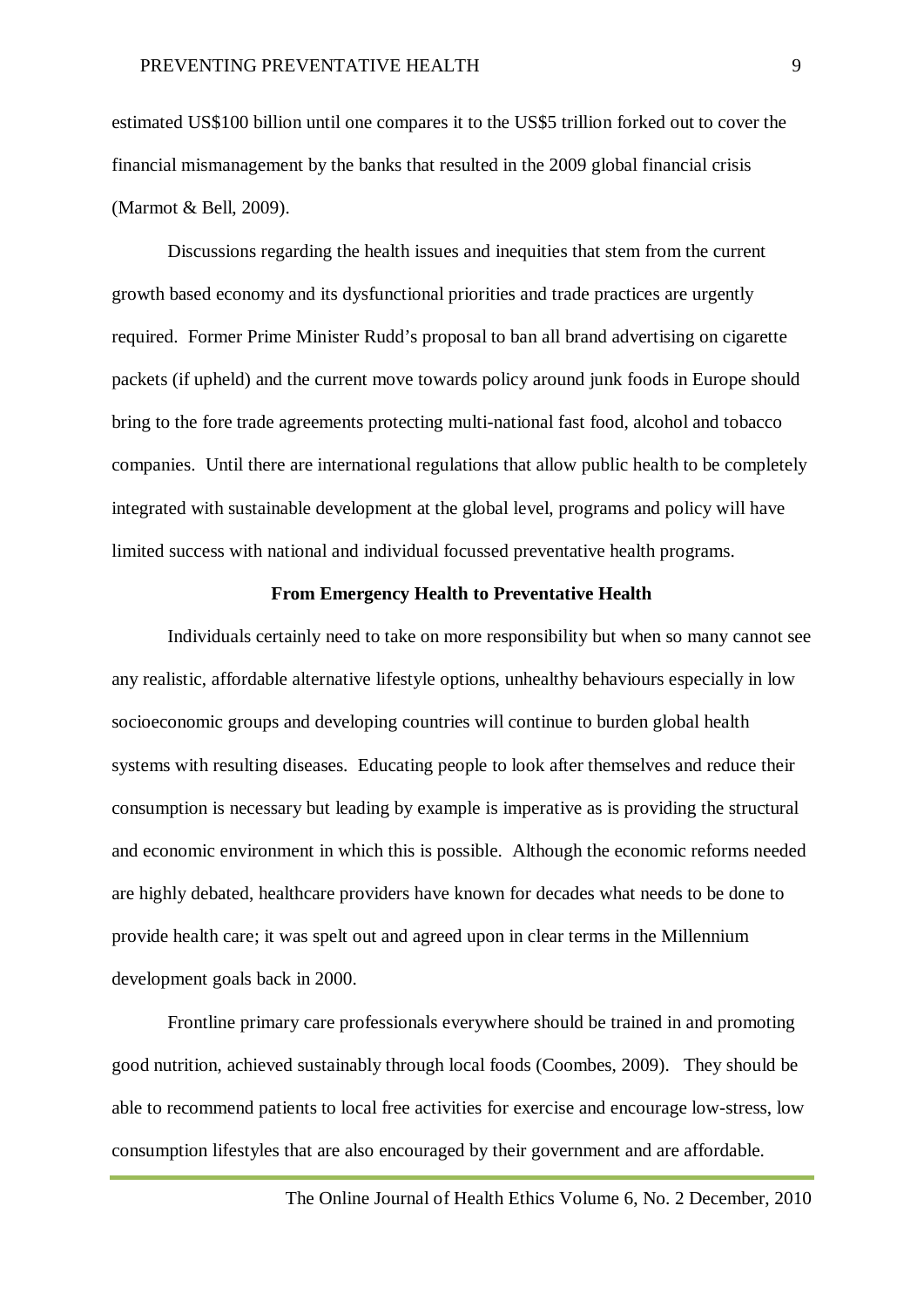Reproductive and maternal health services need to be rolled out immediately to every corner of the globe. A doubling in investment in family planning could halve the global death rate, while reducing the population growth (Moszynski, 2009). Education for girls has shown to be the most cost effective way to alleviate poverty and reduce birth rate, childhood and maternal mortality (United Nations Population Fund, 2009). Providing clean water and sanitation is not only affordable as has been seen by comparisons with recent expenditure, but it is essential. Developing countries must be able to access affordable pharmaceuticals and the results of publicly funded research through clearly defined and accessible flexibilities in trade agreements (Rao & Ghauri, 2009; Smith, Correa, & Oh, 2009). Lifting developing countries and disadvantaged populations out of poverty is the only way humankind can build the global resistance to climate change, population pressure, food scarcity and disease.

This does not mean just spending at least the promised and forgotten 0.7% GDP in aid although that is a good place to start (Sachs, 2004). Expenditure must be cost effective, culturally appropriate and aimed at establishing long term self sufficiency rather than ongoing dependency on aid. Waste such as shipping counting for half the cost of US aid because US refuses to buy food locally, is unacceptable (Day, 2009). Controversies around WHO vaccine advisors receiving payments from pharmaceutical companies for their research facilities are equally unacceptable (Carlowe, 2010). Organisations trusted with global aid and health issues must be accountable and transparent.

Organisations trusted with global finance and economic systems must also be accountable and transparent. The WTO and the IMF must be regulated into setting policies that are sustainable, ethically responsible and adhere to the UN charter of human rights. A sustainable global economic system that does not lock humanity into the collision course of exponential growth in a finite system must also involve some redistribution of income. Research shows that the more equally wealth is distributed the better the health of the society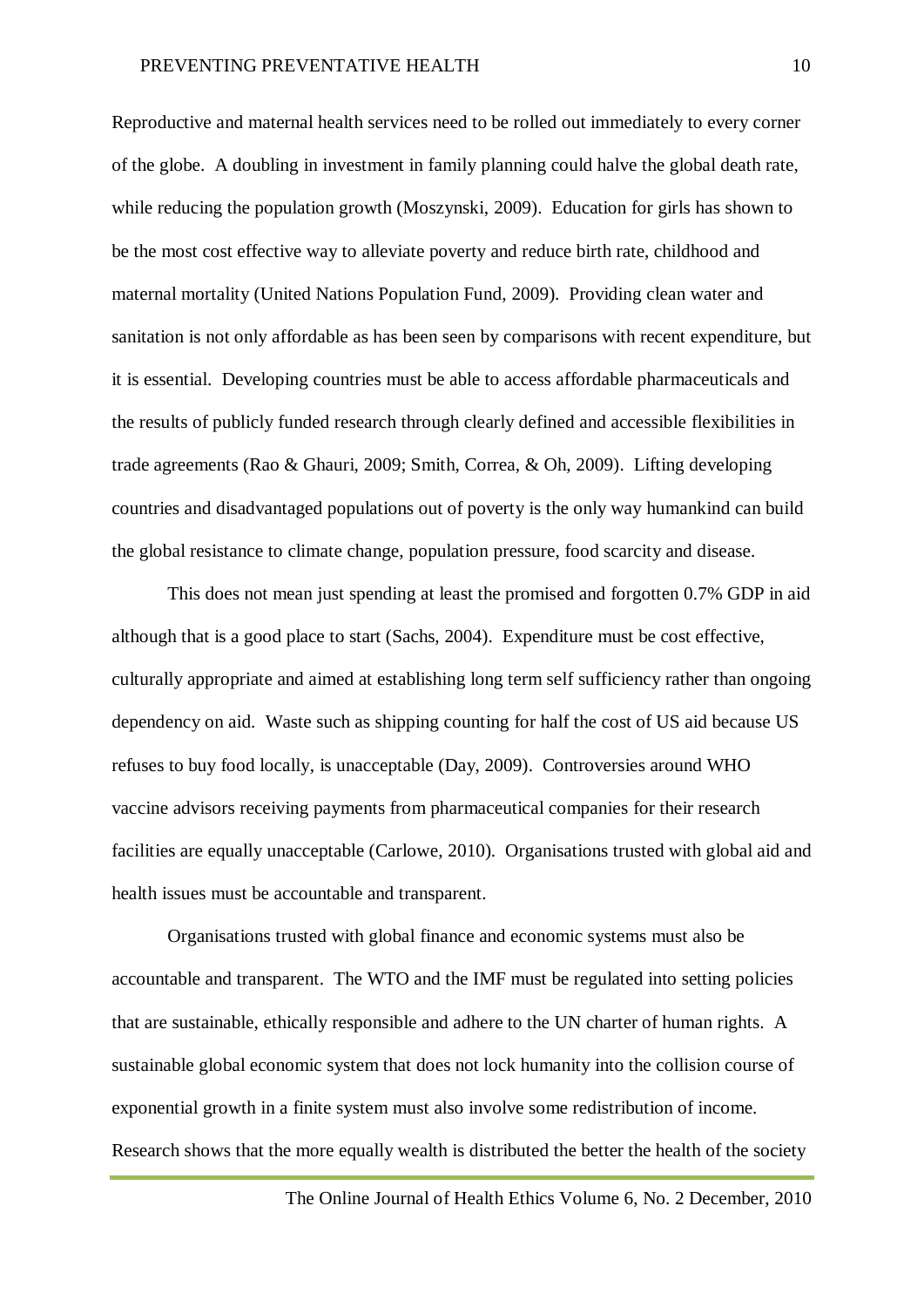(Picket & Richardson, 2009). The health benefits gained from small increases in income amongst the poor are substantial where as reducing luxury expenditure among the rich is shown to have little effect on their health (Picket & Richardson, 2009). This is yet another ethical quagmire to tackle in these difficult, honest discussions ahead; but one which must be confronted soon. It is not just the health sector promoting a restructuring of the global economy but there have been very vocal calls from climate change, environmental health and biodiversity scientists, all fields intricately linked with public health. In 2001 the Nobel Prize for economics was awarded to Joseph Stiglitz for his work on alternative, more sustainable economic frameworks (Stiglitz, 2006). The call to action is not new, only unheeded.

The next 50 years are going to be one of the most challenging periods for humanity in memory. There is so much that can be done at all levels to encourage a transition period that will lessen inequalities, combat problems such as mal-nutrition, obesity, depression and addictive behaviours, and improve wellbeing (McCartney & Hanlon, 2009). Pressure must be kept on governments and all multi-national organisations for transparency and equity in decisions that affect health nationally and globally. Mankind must demand equitable access to health care and basic necessities for all as well as realistic dialog at global forums regarding the urgent economic, climate, energy and population crisis and transitioning to sustainable, healthy societies. Humanity needs global economic systems and trade agreements that promote rather than prevent preventable health models being implemented. This would give individuals and communities globally a viable chance at managing the upcoming transition and reclaiming health as their right rather than someone else's business opportunity.

**Editorial Note: The opinions expressed by authors represent those of the authors and do not reflect the opinions of the editorial staff of The Online Journal of Health Ethics.**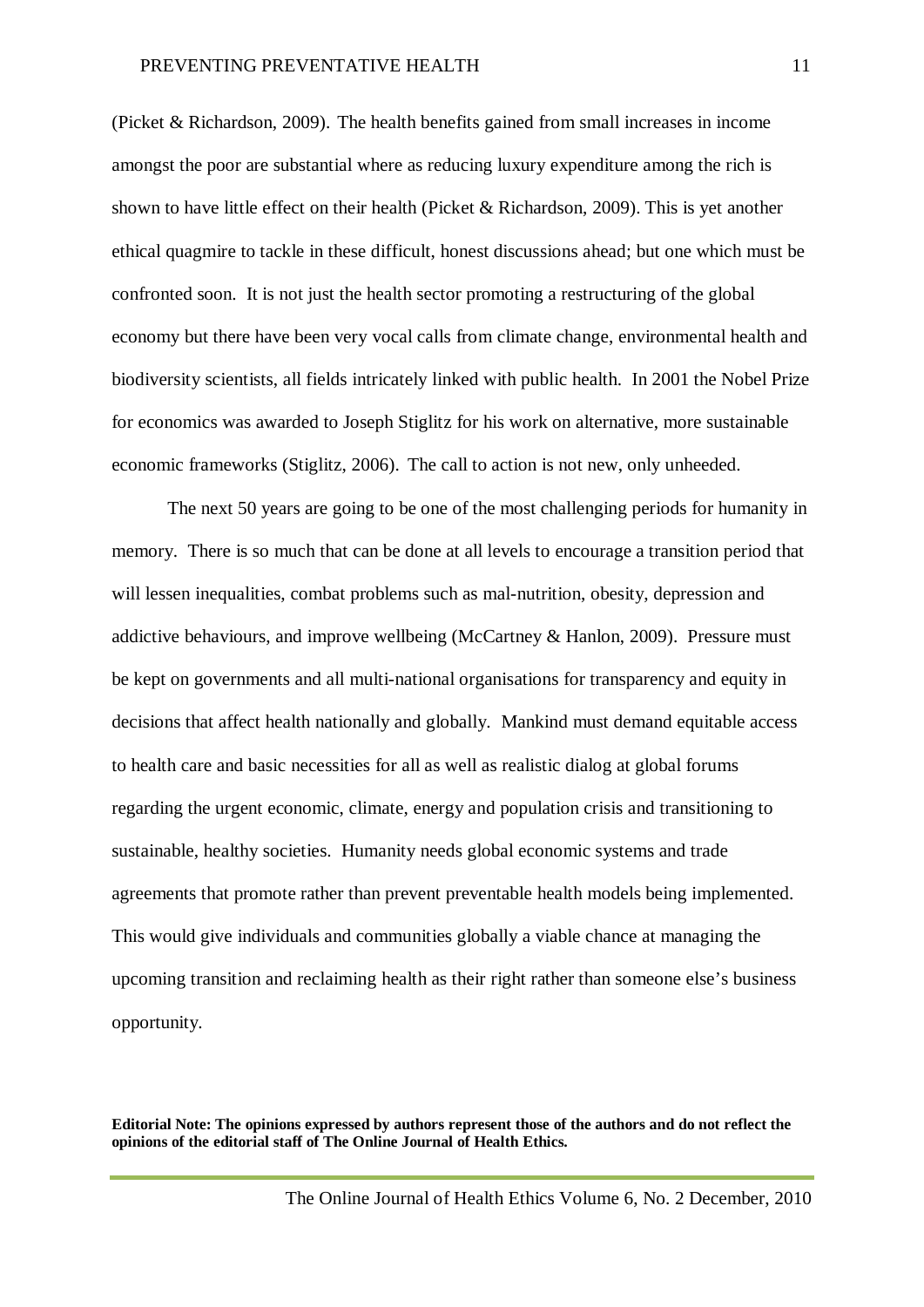#### **References**

- Alexander, S. (2010) Schools Program. *Stephanie Alexander Kitchen Garden Foundation.*  Retrieved 2010, May 2 from http://www.kitchengardenfoundation.org.au/schoolpages/.
- Armstrong, B., Gillespie, J., Leeder, S., Rubin, G., Russell, L. (2007). Challenges in health and health care for Australia*. Medical Journal of Australia*, , 187(9), 485-489.
- Burry, J. (1999) Obesity and virtue: Is staying lean a matter of ethics? *Medical Journal of Australia,* 171,609-10.
- Carlowe, J. (2010) WHO Vaccine expert had conflict of interest, Danish newspaper claims. *British Medical Journal*, 340, 201.
- Commission on Social Determinants of Health (CSDH). (2008). Closing the gap in a generation: health equity through action on the social determinants of health. *Final Report of the Commission on Social Determinants of Health,* Geneva, World Health Organization.

Coombes, R. (2009). Population: the forgotten priority. *British Medical Journal*, 339, 660-2.

- Day, M. (2009). Only 2% of food aid is spent on reducing malnutrition in children*. British Medical Journal*, 339,1164.
- Dolnick, S. (2010, March 14). The Obesity-Hunger Paradox. *The New York Times, pp MB4.* .
- Dunn, J. (2010). Health behaviour vs the stress of low socioeconomic status and health outcomes . *Journal American Medical Association*, *303*(12),1199-1200.
- Griffiths, J. (2006). The convergence of public health and sustainable development. *Public Health*,120: 581-584.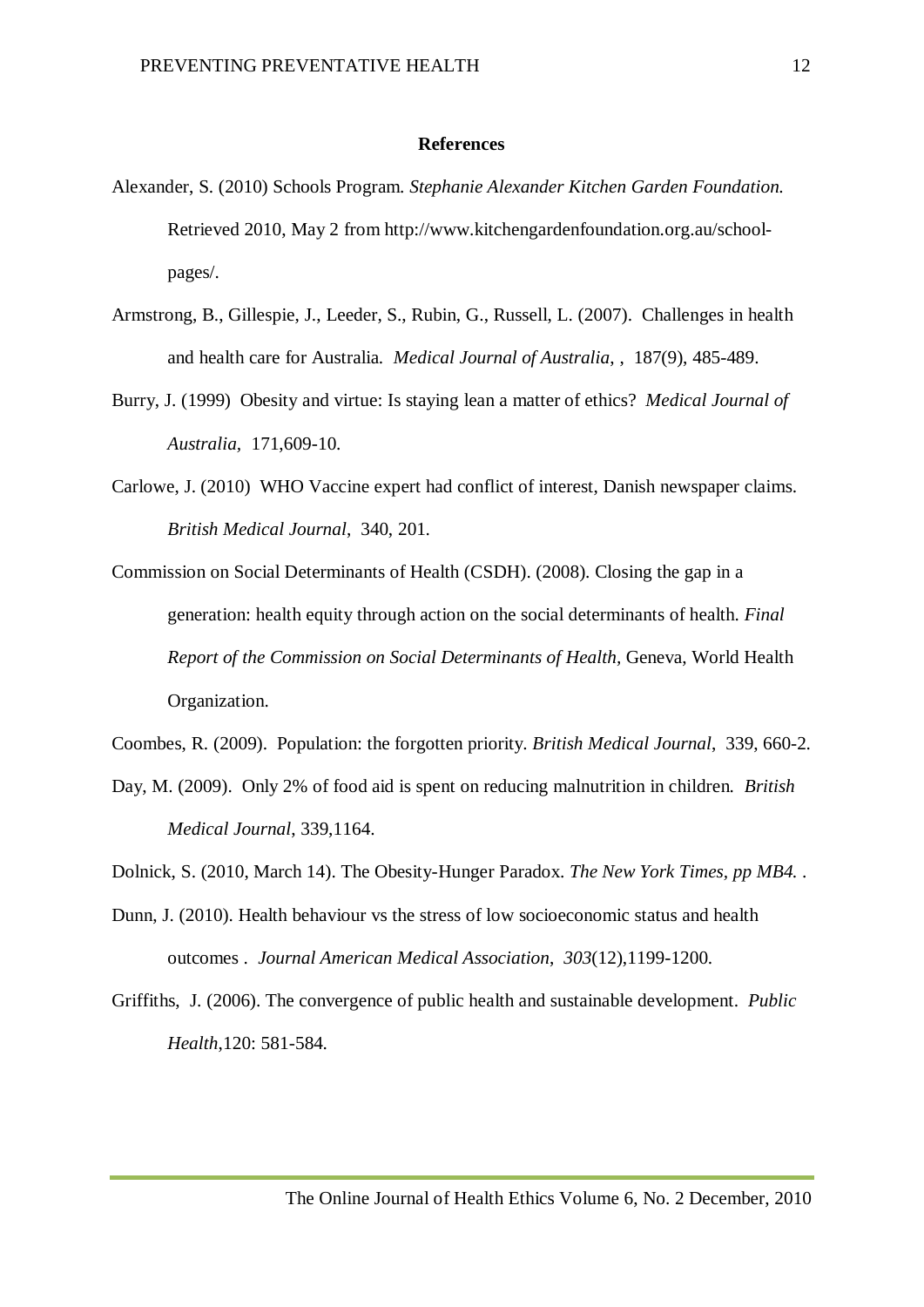- Hanlon, P., Carlisle, S., Reilly D, Lyon, A., Hannah, M. (2010) Enabling well-being in a time of radical change: Integrative public health for the 21st century. *Public Health*, 10,1-8.
- Holt, E. (2010). Romania mulls over fast food tax. *The Lancet*,*375*(9720),1071.
- Maas, J., Verhei,j R., Groenewegen, P, Sjerp de Vries, D., Spreeuwenberg, P*.* (2006). Green space, urbanity, and health: how strong is the relation?. *Journal Epidemiology & Community Health*,*60*(7):587-592.
- Maas, J., Verheij, R., Sjerp de Vries, D., Spreeuwenberg, P., Schellevis, F. (2009) Morbidity is related to a green living environment. *Journal Epidemiology & Community Health*, 63,967-73.
- Marmot, M., Bell, R. (2009) How will the Financial Crisis affect Health. *British Medical Journal*, 338,858-860.
- McCartney, G., Hanlon, P. (2009) What can health professionals contribute to the challenge of sustainability. *Public Health,* 123, 761-764
- Moodie, R. (2008). Australia: the healthiest country by 2020. *Medical Journal Australia*, *189*(10),588-90.
- Moszynski, P. (2009). Doubling investment in maternal health would "transform the future of developing nations"*. British Medical Journal*, 339,1280.
- Paletta, D. (2010, July 22). Obama signs off on historic bill for financial regulation overhaul. *Business with the Wall Street Journal.*Retrieved on 2010, July 24 from http://www.theaustralian.com.au/ business/news/sweeping-overhaul-of-us-financialsystem-signed-into-law/story-e6frg90x-1225895479396.
- Picket, K., Richardson, R. (2009). Greater equality and better health. *British Medical Journal*,339,1154-1155.